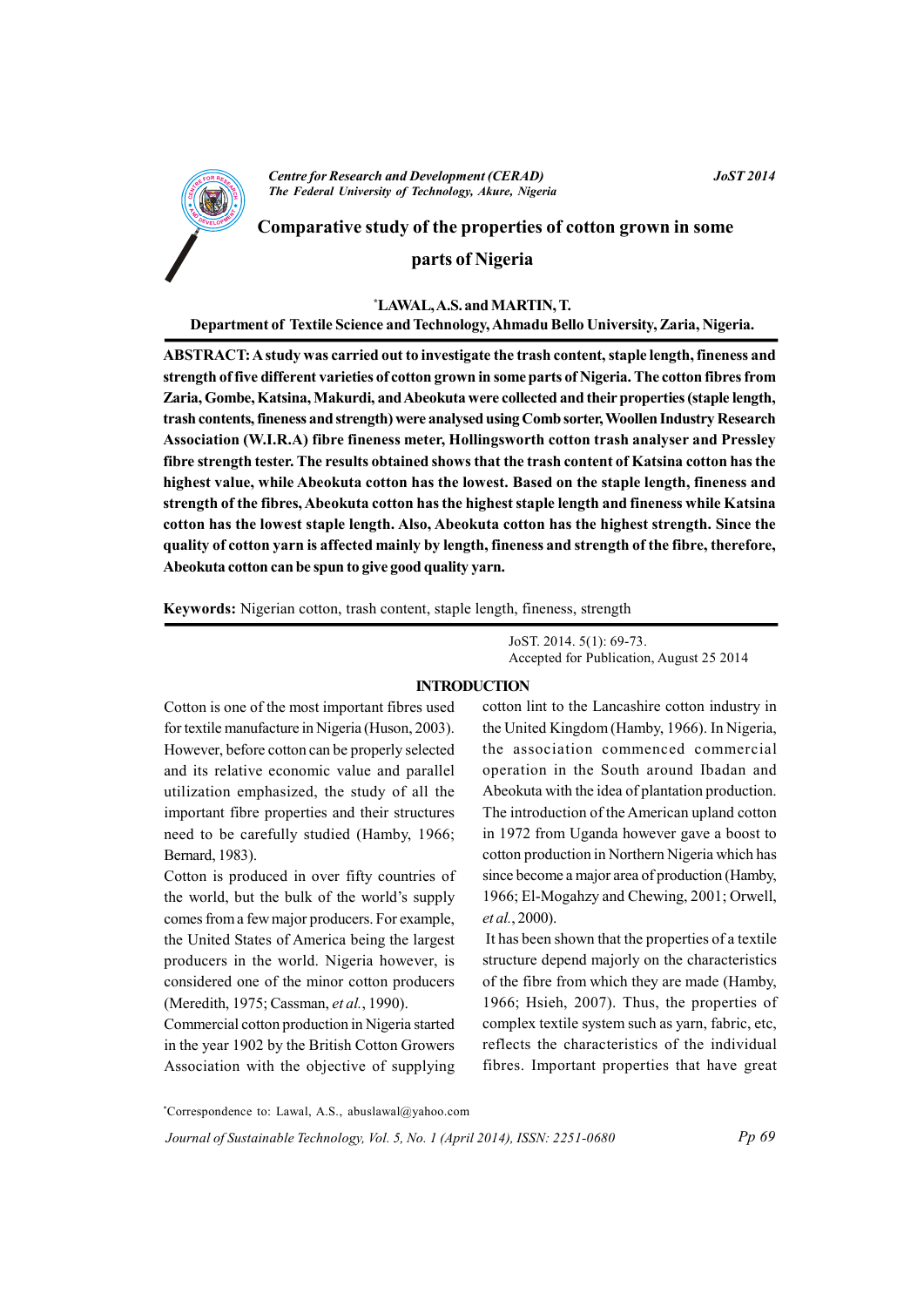influence on the processing behaviour and on the quality of the end products include fibre staple length, fibre fineness, fibre maturity, fibre strength (El-Mogahzy and Chewing, 2001; Azzouz, 2007). Others are tensile properties, moisture content and moisture regain, trash content and response to chemical treatment. Careful measuring and interpreting of these properties give useful parameters for predicting efficiency in terms of processing and end use characteristics of textile products (Hamby, 1966; El-Mogahzy and Gowayed, 1995).

In this assessment, different varieties of cotton produced in some parts of Nigeria were obtained, and their properties such as trash content, staple length, fineness and strength were fully investigated.

### **MATERIALS AND METHODS**

Two out of the five different varieties of cotton grown in some parts of Nigeria (Abeokuta cotton and Makurdi cotton) were obtained from the Institute for Agricultural Research (I.A.R), Ahmadu Bello University, Zaria, Nigeria. The Zaria cotton, Gombe cotton and Katsina cotton were gotten from Olam industries, a ginnery which is a subsidiary of Sunseed Nigeria Ltd.

# **Analysis of Samples**

All the analysis were carried out in a well conditioned laboratory at the Institute for Agricultural Research (I.A.R), Ahmadu Bello University, Zaria, Nigeria, maintaining the required standard testing conditions;

Relative Humidity=65±2%

Atmospheric temperature=20±2°C.

All tests were carried out in accordance with the British Standards Handbook  $(1995).$ 

# **Determination of Fibre Trash Content**

100g of each of the samples was put into the feed tray and fed to the Hollingsworth cotton trash analyser. It removed the unwanted trash, expelling the cleaned cotton lint out of the machine leaving the trash on the tray in the machine

The cleaned cotton lint was then weighed, the trash also weighed. The invincible loss was also weighed. All these weighing were then expressed as a percentage of the initial sample weight of  $100g$ .

Thus;

Cleaned cotton lint  $(\% )$  = X-Y x 100  $\mathbf{X}$ 

Where

 $X = Weight of cotton + Translation content(g)$ 

 $Y = Weight of Trash content(g)$ 

Five tests were carried out on each of the samples and the mean and coefficient of variation were all determined.

### **Determination of Fibre Staple Length**

The hand stapling method of determining fibre staple length was carried out in preference to the fibro-graph method, because the fibro-graph method gave span length instead of staple length. In the hand stapling method, each of the variety of cotton is "hand stapled" using the thumbs and index fingers of both hands. This was done until the cotton fibres were parallelized. A graduated ruler was used to measure the length of the parallelized fibres.

### **Determination of Fibre Fineness**

This was obtained using the Woollen Industry Research Association (W.I.R.A) fibre fineness (calibrated in micronaire). The clean cotton made free from trash and dust was used.

5g of the test specimen was compressed into a cylindrical air flow chamber of the machine. The

Journal of Sustainable Technology, Vol. 5, No. 1 (April 2014), ISSN: 2251-0680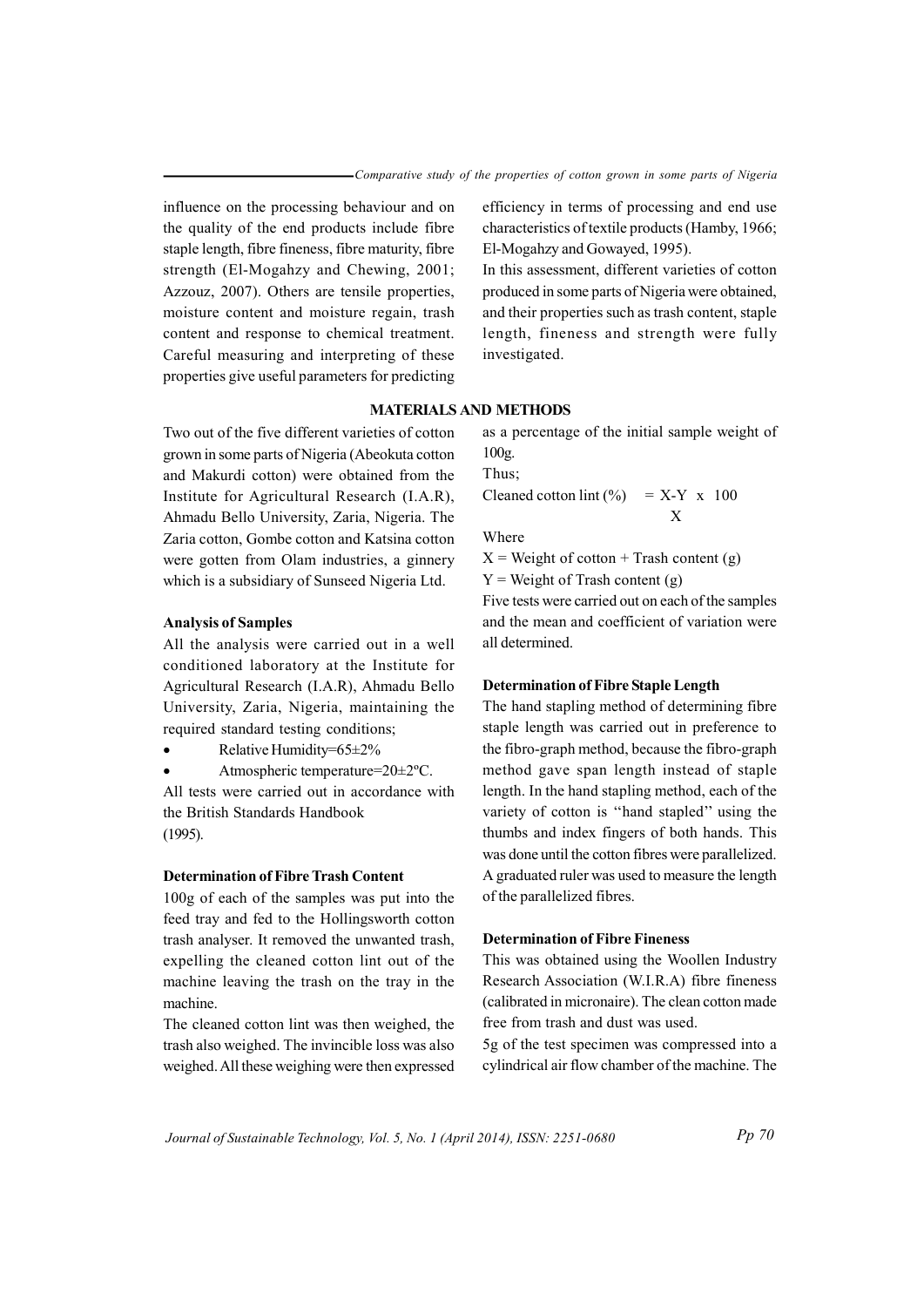air flow was then regulated by the control valve which was opened slowly until the liquid in the monometer touches the lower index mark. The air flow was allowed to flow through the test specimen and it's resistance to air flow was indicated by the position of a float in a tapered glass tube. The flow meter (calibrated in micronaire) gave the fineness reading for the test specimen and the reading was then recorded. The test was repeated four times and average value was calculated. The experiment was repeated for other samples respectively.

#### **Determination of Bundle Strength**

This is the same as the tenacity of the fibre, it is a vital attributes of the cotton fibres. It is obtained using the Presley fibre strength tester. Several tufts of the fibres were taken randomly from the bulk of the cotton and prepared it as a parallel ribbon sample from the tuft and then  $- A.S.$  *Lawal and T. Martin* 

removed the short fibres by the means of a coarse comb provided. About 9g of the sample was weighed using the weighing balanced and transferred to the gauge of the Presley testers, and then placed back into the machine (calibrated in kilogram). When the gauge was placed in the machine, the calibration was read until the fibre breaks. The point at which the fibre breaks is termed as the breaking load. The broken fibres were re-weighed; the error on this machine was noted so as to get accurate result after testing. This was repeated for the other sample. The formula below was used to calculate the strength (tenacity) of each of the sample tested.

Strength  $(g/\text{tex})$  = breaking load X 6.80

Sample weighed after breakage

(Booth, 1968).

### **RESULTS AND DISCUSSION**

The quality of cotton depend on the amount of trash content present and the machine efficiency, since the Katsina cotton has the highest trash content and Abeokuta cotton has

the lowest as shown in Table 1, it implies that Katsina cotton possess the lowest quality and Abeokuta cotton possess the highest quality. The same types of machines were used to

| <b>Cotton Sample</b> | <b>Standard</b><br><b>Fibre Trash</b> |                  | <b>Coefficient of</b> |  |
|----------------------|---------------------------------------|------------------|-----------------------|--|
|                      | Content $(\% )$                       | <b>Deviation</b> | Variation (%)         |  |
| Zaria                | 3.03                                  | 0.1836           | 5.24                  |  |
| Gombe                | 3.14                                  | 0.2994           | 7.13                  |  |
| Katsina              | 4.30                                  | 0.3751           | 8.45                  |  |
| Makurdi              | 3.34                                  | 0.2588           | 6.32                  |  |
| Abeokuta             | 2.89                                  | 0.1346           | 4.09                  |  |

### Table 1: Fibre Trash Content of the Varieties of Cotton

## **Table 2: Fibre Staple Content of the Varieties of Cotton**

| <b>Cotton Sample</b> | <b>Fibre Staple</b> | <b>Standard</b>  | Coefficient of |
|----------------------|---------------------|------------------|----------------|
|                      | Length (mm)         | <b>Deviation</b> | Variation (%)  |
| Zaria                | 24.48               | 0.2280           | 5.98           |
| Gombe                | 26.00               | 0.2549           | 6.11           |
| Katsina              | 24.30               | 0.5930           | 10.76          |
| Makurdi              | 25.70               | 0.3278           | 7.83           |
| Abeokuta             | 26.30               | 0.1580           | 497            |

Journal of Sustainable Technology, Vol. 5, No. 1 (April 2014), ISSN: 2251-0680

*Pp* 71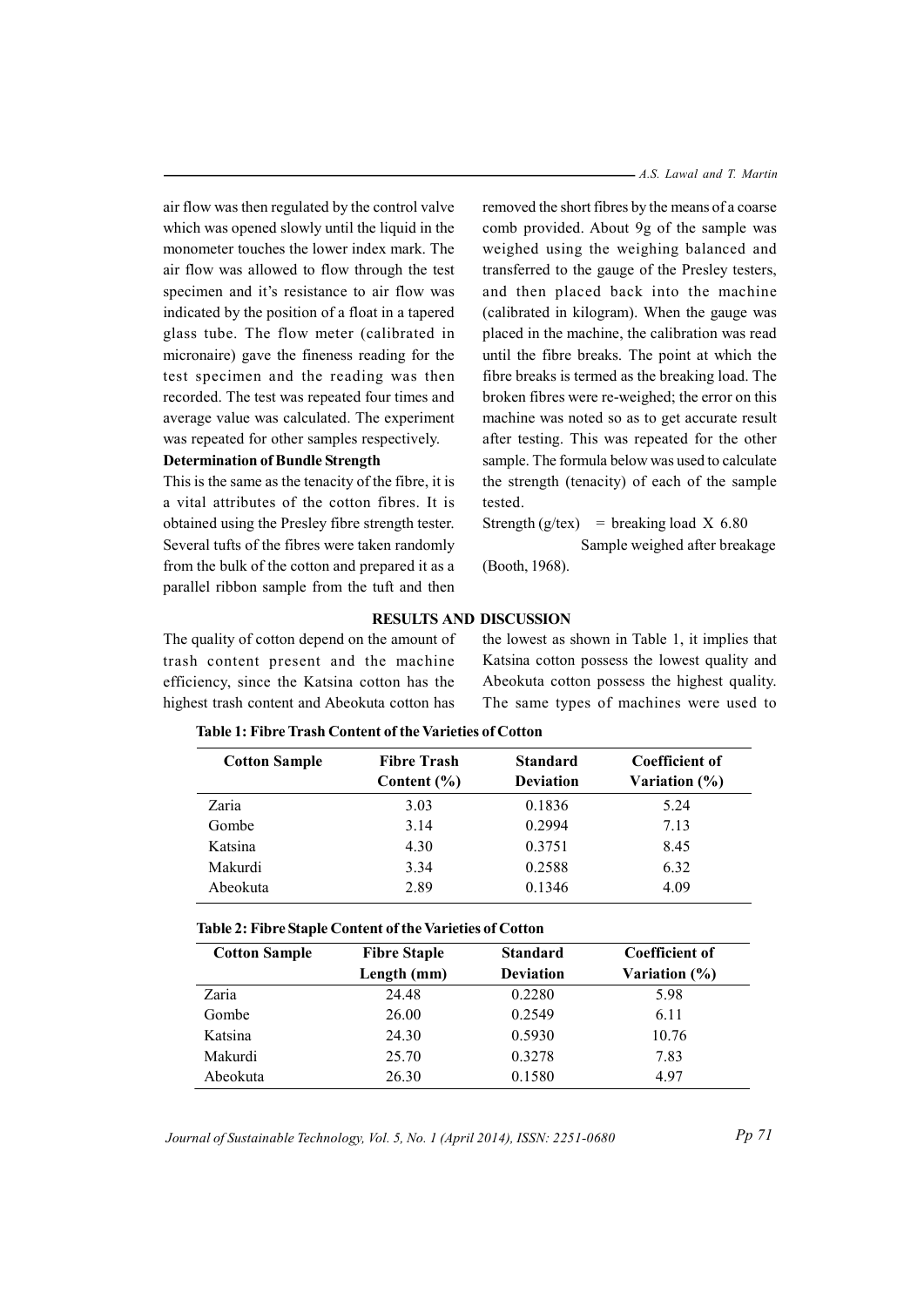analyse all the cotton samples. It can be observed in Table 2 that Abeokuta cotton possess the highest staple length. This was closely followed by Gombe cotton, and the least Katsina cotton. Abeokuta cotton having the highest staple length supersedes all other varieties, and this can be used to produce high quality yarns. Katsina cotton being the variety with the shortest staple length, and this can be spun into yarns of less quality. In case of fibre fineness, there are no much differences in the fineness of these cotton varieties. Abeokuta cotton has the highest fineness, while, the Makurdi cotton has the least as shown in Table  $\mathcal{L}$ 

It can be seen in Table 4 that the Abeokuta cotton has the highest strength, and Gombe cotton has the lowest

| <b>Cotton Sample</b> | <b>Fibre Fineness</b> | <b>Standard</b>  | Coefficient of |
|----------------------|-----------------------|------------------|----------------|
|                      | (mcg/inch)            | <b>Deviation</b> | Variation (%)  |
| Zaria                | 4.12                  | 0.1247           | 3.15           |
| Gombe                | 4.11                  | 0.1782           | 5.08           |
| Katsina              | 4.16                  | 0.2351           | 6.01           |
| Makurdi              | 3.95                  | 0.1946           | 5.42           |
| Abeokuta             | 4.18                  | 0.2134           | 5.76           |

| Table 3: Fibre Fineness Content of the Varieties of Cotton |  |  |
|------------------------------------------------------------|--|--|
|------------------------------------------------------------|--|--|

|  |  | Table 4: Fibre Strenght Content of the Varieties of Cotton |  |  |  |  |
|--|--|------------------------------------------------------------|--|--|--|--|
|--|--|------------------------------------------------------------|--|--|--|--|

| <b>Cotton Sample</b> | <b>Fibre Strength</b> | <b>Standard</b>  | <b>Coefficient of</b> |
|----------------------|-----------------------|------------------|-----------------------|
|                      | $(g$ /tex $)$         | <b>Deviation</b> | Variation (%)         |
| Zaria                | 22.89                 | 0.2562           | 6.24                  |
| Gombe                | 19.72                 | 0.1834           | 5.21                  |
| Katsina              | 21.15                 | 0.1973           | 5.57                  |
| Makurdi              | 20.40                 | 0.2418           | 6.05                  |
| Abeokuta             | 23.80                 | 0.1925           | 5.38                  |

## **CONCLUSION**

It can be concluded that of all the cotton analysed, the Abeokuta cotton has the highest staple length, fineness and strength but lowest trash content making it to be the best choice of variety in producing fine and high quality yarns.

Makurdi cotton has the lowest fineness but moderate trash content, staple length and strength. It can be used for the production of coarse yarns.

# **ACKNOWLEDGEMENTS**

We wish to express our gratitude to the management and staff of Institute for Agricultural Research (I.A.R), Ahmadu Bello University, Zaria, Nigeria for their support, and specifically to Mr. Sam Bot, staff of I.A.R for his assistance during the analysis of the samples.

#### **REFERENCES**

# AZZOUZ, B. HASSAN, M.B. and SAKLI, F.

(2007). Quality Prediction and Optimizing Cotton Blend Using ANN. The Indian Textile J. 1: 27-34.

BERNARD, P. (1983). Textile Fibre and Fabric, Sixth Edition New York, Mc Graw Hill International PP. 112-118.

Journal of Sustainable Technology, Vol. 5, No. 1 (April 2014), ISSN: 2251-0680

 $Pp 72$